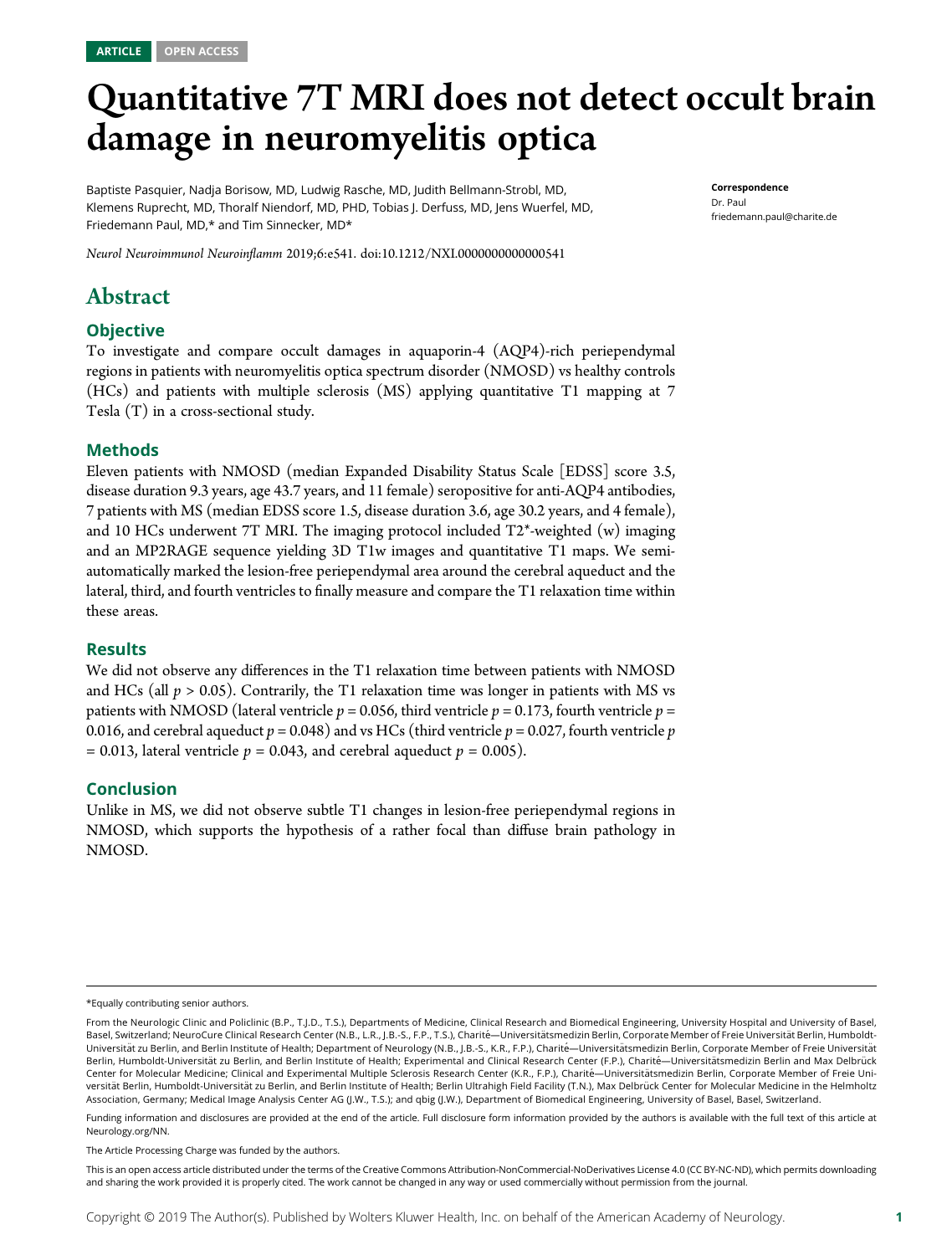# **Glossary**

 $AQP4$  = aquaporin-4;  $DTI$  = diffusion tensor imaging;  $EDSS$  = Expanded Disability Status Scale;  $FLAIR$  = fluid-attenuated inversion recovery; HC = healthy control; MRS = MR spectroscopy; NAA = N-acetylaspartic acid; NAWM = normal-appearing white matter;  $NMOSD$  = neuromyelitis optica spectrum disorder;  $RRMS$  = relapsing-remitting multiple sclerosis;  $TE$  = echo time;  $TI =$  inversion time;  $TR =$  repetition time.

Neuromyelitis optica spectrum disorder (NMOSD) is a severe and often devastating autoimmune and inflammatory CNS disease frequently associated with autoantibodies targeting aquaporin-4 (AQP4) water channels leading to complement activation and focal lesions within AQP4-rich CNS areas such as the spinal cord, the optic nerves, and periependymal regions.<sup>1,2</sup> In more detail, brain AQP4 water channels are predominantly located within astrocyte foot processes in the glial limiting membrane and in the basolateral cell plasma membrane of ependymal  $\text{cells}$ <sup>3,4</sup>

Clinical,<sup>5</sup> MRI,<sup>6</sup> and optical coherence tomography findings mirror the anatomic distribution of AQP4 water channels within the  $CNS.<sup>7-9</sup>$  MRI is used to rule out other disorders and to visualize optic neuritis and signs of myelitis.<sup>6</sup> On top of that, brain lesion patterns typical for NMOSD have been described including extensive or tumefactive periventricular lesions around the lateral, third, and fourth ventricles and the cerebral aqueduct affecting, e.g., diencephalic structures, the area postrema, the thalamus, the hypothalamus, the corpus callosum, or the periventricular white matter.<sup>6</sup> Nevertheless, NMOSD-specific brain MRI abnormalities are only detectable within a small proportion of patients,<sup>10</sup> and many patients with NMOSD present with a normal brain  $MRI$ ,<sup>11</sup> which in the past has led to the inclusion of "negative brain MRI at onset" to the 2006 Wingerchuk diagnostic criteria.<sup>12</sup>

Quantitative MRI allows for the quantification of physical variables such as the T1 relaxation time that is sensitive to freewater protons and structural damage to finally compare those variables between tissue regions or participants. When combining quantitative MR techniques with ultra-high-field MRI at 7 Tesla that benefits from an increased signal-to-noise ratio, even subtle degenerative or inflammatory changes that are not obviously present on standard MR images can be assessed.<sup>13,14</sup>

On this background, we here prospectively performed quantitative T1 relaxometry at 7T to search for occult brain damage within the AQP4-rich, lesion-free and normalappearing periependymal white or gray matter of patients with NMOSD. We compared our results with those in healthy controls (HCs) and patients with multiple sclerosis (MS).

# **Methods**

#### Participants

Eleven patients with NMOSD as defined by the 2015 in $t$ ernational consensus diagnostic criteria $^1$  were prospectively recruited from the outpatient clinic of the department of neurology, Charité—Universitätsmedizin Berlin between January 2014 and December 2015. For comparison, 10 age-matched HCs and 7 patients with relapsing-remitting MS (RRMS), which were best comparable regarding age and sex, were selected from the NeuroCure neuroimaging database as controls. AQP4 antibody serostatus was assessed in patients with NMOSD using one of several established assays.<sup>15–17</sup> Antibodies against AQP4 were present in all patients with NMOSD. Clinical disability was assessed using the Expanded Disability Status Scale (EDSS) in patients with MS and NMOSD.

#### Standard protocol approvals, registrations, and patient consents

The Ethics Committee of the Charité–Universitätsmedizin Berlin in conformity with the Declaration of Helsinki approved the study (EA 1/054/09). All participants provided written informed consent.

#### MRI acquisition

Ultra-high-field MR images were acquired using a 7T Siemens whole-body scanner (Magnetom; Siemens, Erlangen, Germany) and a 24-channel receive head coil (Nova Medical, Wilmington, MA) equipped with a birdcage volume coil for transmission. The imaging protocol included 2-dimensional T2\*-weighted fast low angle shot (T2\*w FLASH; echo time [TE] = 25.0ms, repetition time [TR] = 1,820 ms; spatial resolution =  $[0.5 \times 0.5 \times 2]$  mm<sup>3</sup>, supratentorial coverage) and 3-dimensional fluid-attenuated inversion recovery (FLAIR, TE = 90 ms; TR =  $16,000$  ms; inversion time  $[TI] = 2,925$  ms, spatial resolution =  $[1.0 \times$  $1.0 \times 3.0$ ] mm<sup>3</sup>).

A 3-dimensional T1-weighted magnetization-prepared rapid gradient-echo sequence with 2 TIs (T1w MP2RAGE, TE = 2.98 ms; TR = 2,300 ms; TI = 900 ms; spatial resolution =  $(1.0 \times 1.0 \times 1.0)$  mm<sup>3</sup>, whole-brain coverage) was used to generate bias-field corrected T1w images and quantitative T1 maps. Phantom experiments have shown that T1 relaxation times measured using the MP2RAGE approach are closely correlated in a linear fashion with true T1 physical values commonly observed within the brain. $^{18}$ 

#### Image analysis

All images were analyzed and processed using 3D Slicer (Version 4.6.2 on MacOS 10.11.4, The Slicer Community),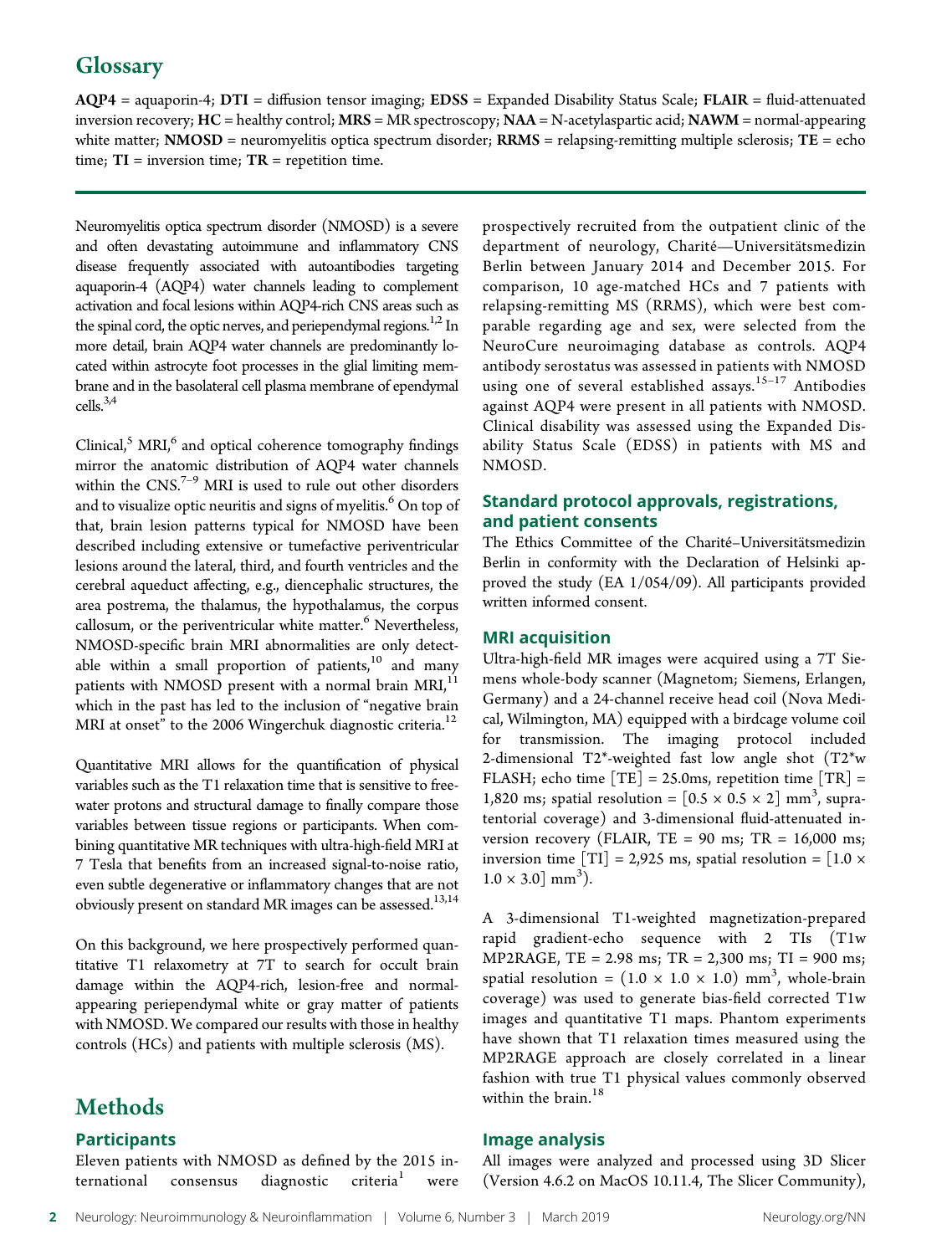Table 1 Anatomic boundaries for segmentation

| Name of<br>the mask        | Anatomic boundaries of the mask     |                          |                                     |                                           |                             | <b>Structures within the</b>               |
|----------------------------|-------------------------------------|--------------------------|-------------------------------------|-------------------------------------------|-----------------------------|--------------------------------------------|
|                            | Anterior                            | <b>Posterior</b>         | <b>Superior</b>                     | <b>Inferior</b>                           | <b>Medial</b>               | mask                                       |
| Lateral<br>ventricle       | Anterior horn                       | Posterior horn           | Body of the lateral<br>ventricle    | End of the anterior<br>horn               | Septum<br>pellucidum        | Audate nucleus, Genu of<br>corpus callosum |
|                            | Corpus callosum                     |                          |                                     | End of the posterior<br>horn              | Interventricular<br>foramen | Splenium of corpus<br>callosum             |
|                            |                                     |                          |                                     | Inferior horn until<br>collateral trigone |                             | Forceps minor                              |
|                            |                                     |                          |                                     |                                           |                             | Tapetum                                    |
|                            |                                     |                          |                                     |                                           |                             | Inferior fronto-occipital<br>fasciculus    |
|                            |                                     |                          |                                     |                                           |                             | Optic radiation                            |
| <b>Third</b><br>ventricle  | Lamina terminalis                   | Quadrigeminal<br>cistern | Beginning of the<br>third ventricle | Cerebral aqueduct                         | Interthalamic<br>adhesion   | Thalamus                                   |
|                            | Cistern of the<br>lamina terminalis | Posterior<br>commissure  |                                     |                                           |                             | Anterior commissure                        |
|                            | Interventricular<br>foramina        | Pineal gland             |                                     |                                           |                             | Posterior commissure                       |
|                            |                                     |                          |                                     |                                           |                             | Fornix                                     |
| <b>Fourth</b><br>ventricle | Rhomboid fossa                      | Cerebellum               | Superior medullary<br>velum         | Inferior cerebellar                       | Nodulus                     | Medial longitudinal<br>fasciculus          |
|                            | Bottom of the<br>fourth ventricle   |                          | Fastigium                           | Peduncle                                  |                             | Superior cerebellar<br>peduncle            |
| Cerebral<br>aqueduct       |                                     |                          | Opening of the<br>cerebral aqueduct | Entry in the fourth<br>ventricle          |                             | Periaqueductal gray<br>matter              |
|                            |                                     |                          |                                     |                                           |                             | Inferior colliculus                        |

The table provides an overview on the anatomic boundaries that were used for segmentation of the ventricles.

and fslmaths integrated in the FMRIB Software Library (FSL, version 5.0, FMRIB, Oxford, United Kingdom).

To semiautomatically segment periependymal regions, we defined regions of interest (table 1) and applied a 5-step procedure (figure 1).

First, the lateral, third, and fourth ventricles and the cerebral aqueducts were segmented in consensus reading by a trained and blinded investigator (B.P.) using a semiautomatic threshold-based approach with best visual correction on T1w images. Next, the border of all regions of interest was automatically dilated by 1 mm to avoid partial volume effects of

Figure 1 Segmentation of the normal-appearing periependymal white matter



The figure demonstrates the procedure to segment the normal-appearing periependymal white matter. First, the ventricles were segmented (A) and dilated by 1 mm to avoid partial volume effects and 2 mm to include the periependymal white matter (B). Second, the 1-mm dilated ventricle mask was subtracted from the 1 + 2 mm dilated ventricle mask (C). Finally, the periependymal mask was manually edited for smaller errors, and the lesion mask was subtracted (D) to overlay the final mask with T1 maps (E).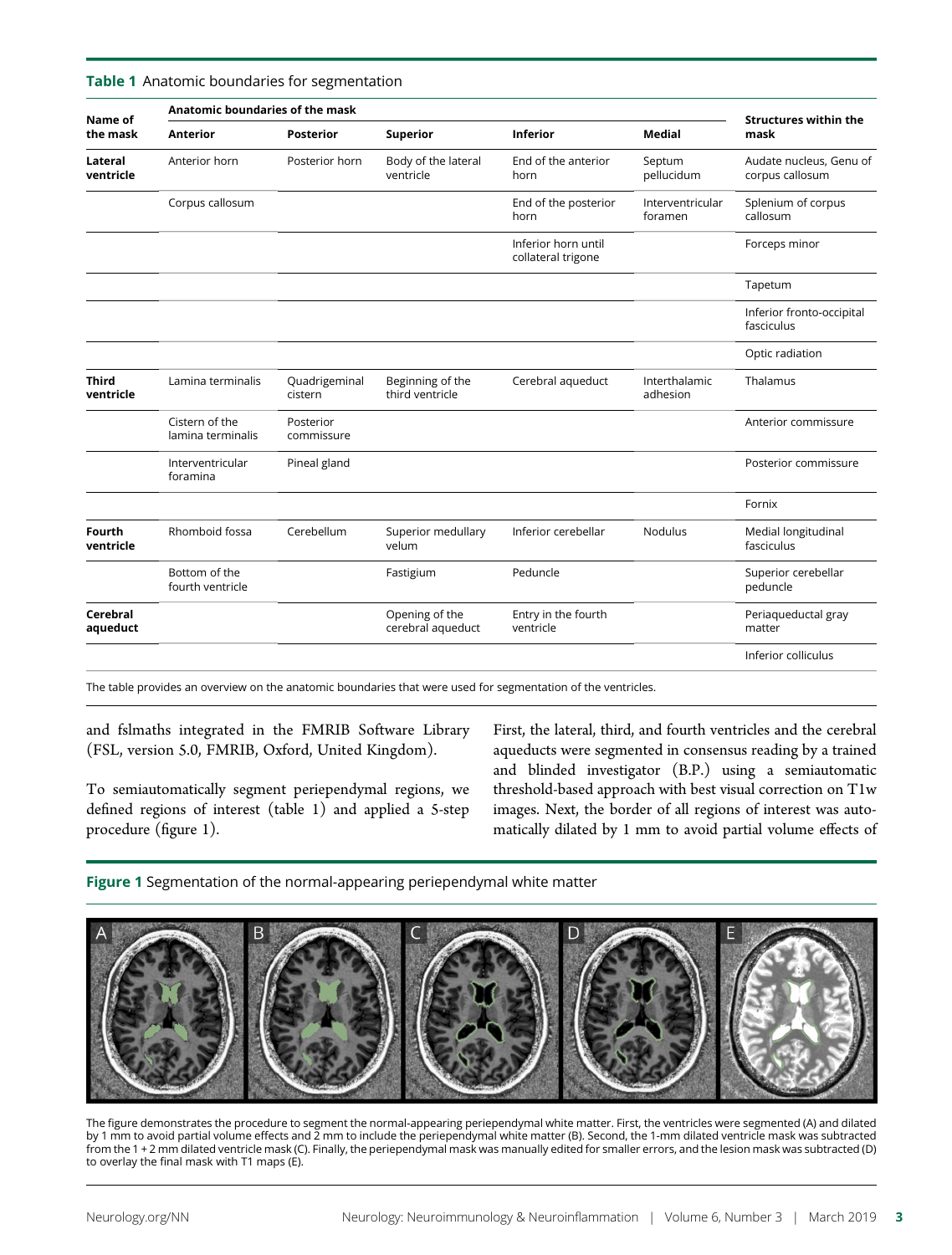#### Figure 2 Exemplary masks of periependymal regions



The figure demonstrates exemplary masks of segmented periependymal regions around the third ventricle (A), the lateral ventricles (B), the cerebral aqueduct (C), and the fourth ventricle (D).

the CSF on the final analysis. Third, the border of all regions of interest was automatically dilated by 2 mm, and the 1-mm dilated mask was then subtracted from the 3-mm dilated mask. This step hence creates a 2-mm-thick small rim around the ventricles, which represents the periependymal white matter. Fourth, T1 hypointense and FLAIR/T2\*w hyperintense white matter lesions were manually segmented to subtract the lesion map from previously created region-specific periependymal masks. Finally, periependymal masks of the lateral ventricles were split into white and (cortical and deep) gray matter areas by applying T1-threshold-based approach with best visual correction.

The region-specific, CSF-free, lesion-free, and 2-mm-thick periependymal region masks were then used to calculate the mean T1 relaxation time per region and participant using the Label Statistics Module integrated in 3D Slicer (figure 2).

In addition, the lesion count was assessed on  $T2^*$ w images. Hereby, all T2\*w hyperintense lesions larger than 2 mm were counted.

#### Statistical analysis

All analyses were performed using IBM SPSS Statistics (version 20, IBM, Somers, NY). Normal distribution was assessed visually and by using a Shapiro-Wilk test. T1 measures around the third ventricle, the fourth ventricle, the cerebral aqueduct, and the lateral ventricle (gray matter) were normally distributed. Thus, the Student  $t$  test was used to assess group differences in mean T1 between patients with NMOSD, MS, and HCs. T1 measures around the lateral ventricle were not normally distributed. Thus, Mann-Whitney U test was used to assess group differences in mean T1 (lateral ventricle) between patients with NMOSD, MS, and HCs. Sex differences were assessed using the chi-squared test, and differences in age were assessed using the Student t test. p-Values <0.05 were considered statistically significant. Given the exploratory nature of the study, no adjustments for multiple comparisons were made.

#### Data availability

This study was supported by a grant from the Guthy-Jackson Charitable Foundation, which supports the idea of data sharing to facilitate research in the field of NMOSD. Hence, deidentified 7T MRI data of patients with NMOSD included in this study will be shared by the corresponding author with qualified scientific collaborators for research projects on request.

### Results

#### Cohort description

Eleven AQP4 antibody–positive patients with NMOSD and a mean  $\pm$  SD age of 43.7  $\pm$  7.12 years (range 22–69 years) were included. Ten HCs (mean  $\pm$  SD age 41.6  $\pm$  11.8 years, range 29–67 years) and 7 patients with RRMS (mean  $\pm$  SD age 30.2  $\pm$  7.9 years, range 21.4 years) served as controls.

Patients with NMOSD had a total number of 154 (mean ± SD  $14 \pm 16.5$ , range 0–55) lesions. A total number of 143 lesions (mean  $\pm$  SD 20.4  $\pm$  17.4, range 0–53) were detectable in patients with MS. More clinical details including the EDSS score and sex are presented in table 2.

#### T1 relaxation time of periependymal regions in healthy controls

Table 3 gives an overview of all results. The mean T1 relaxation time of periependymal regions around the lateral ventricle in HCs was 1,355.6 ± 49.3 ms (range 1,296.5–1,472.4 ms). Gray matter areas had a mean T1 relaxation time of  $1772.9 \pm 23.1$  ms (range 1741.9–1819.5 ms), whereas white matter areas had a mean T1 relaxation time of  $1,220.9 \pm 53.8$  ms (range 1,166.8–1,358.6 ms).

Furthermore, we observed a mean T1 relaxation time of  $1,534.7 \pm 47.5$  ms (range  $1,470.0-1,597.1$  ms) of periependymal regions around the third ventricle, a mean T1 relaxation time of 1,359.2 ± 25.5 ms (range 1,322.9–1,409.9 ms) of periependymal regions around the fourth ventricle, and a mean T1 relaxation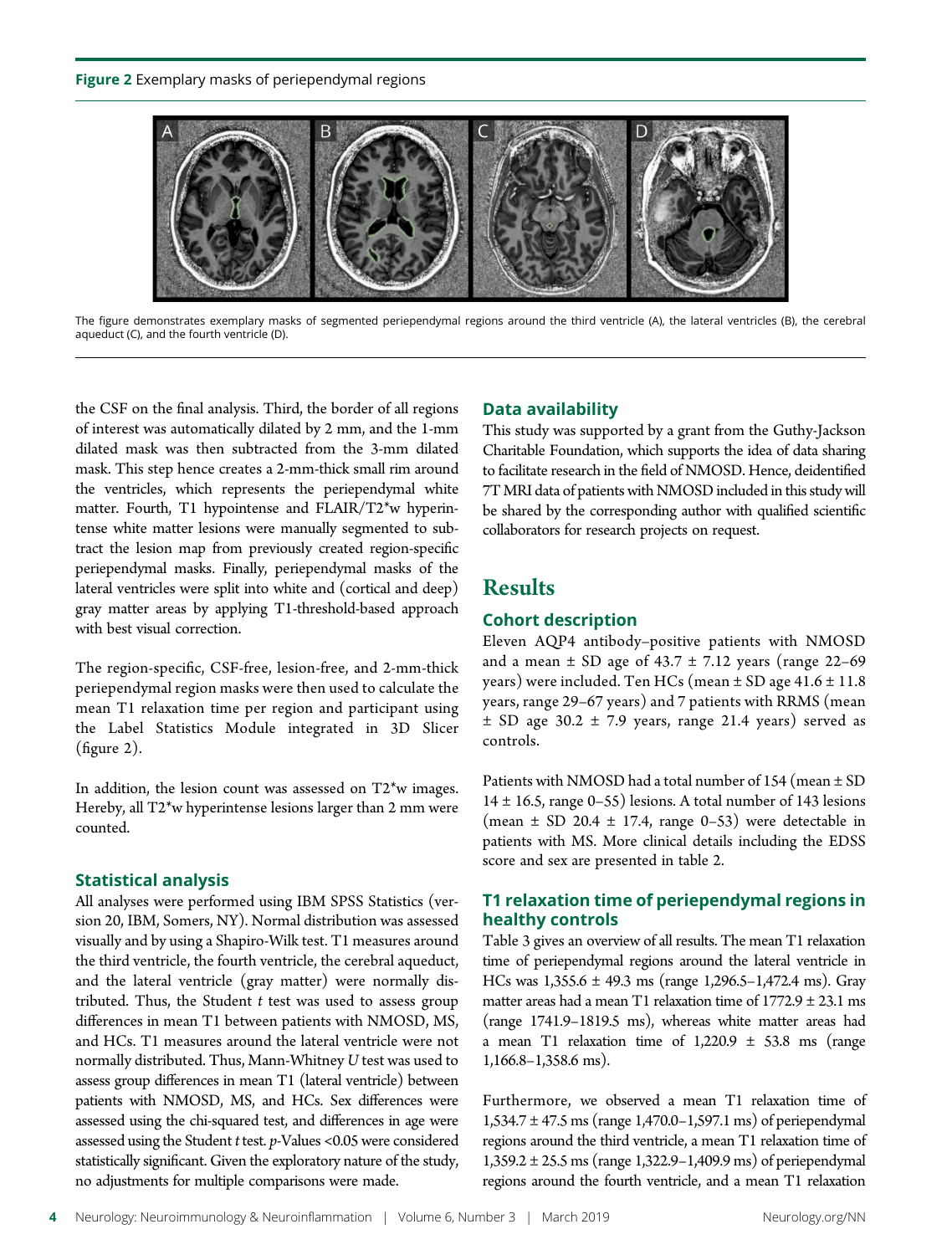#### Table 2 Cohort overview

|                                                      | HС                      | <b>NMOSD</b>                      | <b>RRMS</b>                        |
|------------------------------------------------------|-------------------------|-----------------------------------|------------------------------------|
| n (n, female, p value)                               | 10(9)                   | 11 (11), $p = 0.28$               | $7(4)$ , $p = 0.12$                |
| age (years, mean $\pm$ SD, range, p value)           | $41.6 \pm 11.8$ , 29-67 | $43.7 \pm 14.2$ , 22-69, p = 0.71 | $30.2 \pm 7.9$ , 21-40, $p = 0.04$ |
| <b>Disease duration</b><br>(y, mean $\pm$ SD, range) | <b>NA</b>               | $9.3 \pm 8.1, 1 - 29$             | $3.6 \pm 2.1, 0.3 - 6.6$           |
| EDSS (median, range)                                 | <b>NA</b>               | $3.5, 1.5 - 5.0$                  | $1.5, 0-3.0$                       |

Abbreviations: NMOSD = neuromyelitis optica spectrum disorder; RRMS = relapsing-remitting MS; HC = healthy control; EDSS = Expanded Disability Status Scale; NA = not applicable.

Clinical details on studied participants are displayed.

 $p$  Values describe differences between NMOSD and RRMS vs HCs.

time of  $1,671.0 \pm 49.3$  ms (range  $1,609.5 - 1753.5$  ms) of periependymal regions around the cerebral aqueduct.

#### T1 relaxation time of periependymal regions in patients with NMOSD

Table 3 and figure 3 give an overview of all results. In comparison to HCs, we observed comparable mean T1 relaxation time of periependymal regions around the lateral ( $p = 0.557$ ), third ( $p = 0.773$ ), and fourth ventricles ( $p = 0.372$ ), as well as around the cerebral aqueduct ( $p = 0.754$ ).

#### T1 relaxation time of periependymal regions in patients with MS

Table 3 and figure 3 give an overview of all results. In comparison to HCs, we observed longer T1 relaxation times of periependymal regions around the lateral ( $p = 0.043$ ), third  $(p = 0.027)$ , and fourth ventricles  $(p = 0.013)$ , as well as around the cerebral aqueduct ( $p = 0.005$ ).

In comparison to NMOSD, we observed longer T1 relaxation times of periependymal regions around the lateral ( $p = 0.056$ ), third ( $p = 0.173$ ), and fourth ventricles ( $p = 0.016$ ), as well as around the cerebral aqueduct ( $p = 0.048$ ).

## **Discussion**

In this study, we aimed to explore occult brain damage in normal-appearing periependymal regions that are characterized by a high expression of AQP4 water channels in patients with AQP4 antibody–positive NMOSD by quantitative MRI with a high signal-to-noise ratio at 7 Tesla. We found that T1

Table 3 T1 of periependymal regions in patients with NMOSD or RRMS and HCs

|                                                                   | НC                                      | <b>NMOSD</b>                                            | МS                                                      |  |
|-------------------------------------------------------------------|-----------------------------------------|---------------------------------------------------------|---------------------------------------------------------|--|
| Lateral ventricle (T1 in ms, mean $\pm$ SD, range, p<br>value)    | $1,355.6 \pm 49.3;$<br>1,296.5-1,472.4  | $1,354.4 \pm 82.1$ ; 1,269.7-1,568.5;<br>$p = 0.557$    | $1,405.6 \pm 61.9$ ;<br>1,331.3-1,508.9;<br>$p = 0.043$ |  |
| Lateral ventricle GM (T1 in ms, mean $\pm$ SD, range, p<br>value) | $1772.9 \pm 23.1$ ;<br>1741.9-1819.5    | $1769.5 \pm 45.3$ ; 1,679.9-1831.1;<br>$p = 0.838$      | $1816.5 \pm 34.4;$<br>1776.8-1877.6;<br>$p = 0.007$     |  |
| Lateral ventricle WM (T1 in ms, mean $\pm$ SD, range, p<br>value) | $1,220.9 \pm 53.8$ ;<br>1,166.8-1,358.6 | $1,224.8 \pm 77.6$ ; 1,162.9-1,441.1;<br>$p = 0.809$    | $1,261.5 \pm 64.6;$<br>1,210.0-1,393.4;<br>$p = 0.070$  |  |
| Third ventricle (T1 in ms, mean $\pm$ SD, range, p value)         | $1,534.7 \pm 47.5$ ;<br>1,470.0-1,597.1 | $1,545.1 \pm 103.8; 1,414.56 - 1773.81;$<br>$p = 0.773$ | $1,606.8 \pm 58.4;$<br>1,534-1711.2;<br>$p = 0.027$     |  |
| Fourth ventricle (T1 in ms, mean $\pm$ SD, range, p<br>value)     | $1,359.2 \pm 25.5$ ;<br>1,322.9-1,409.9 | $1,345.6 \pm 40.3; 1,292.2 - 1,423.6;$<br>$p = 0.372$   | $1,397.0 \pm 38.2$ ;<br>1,353.3-1,450.3;<br>$p = 0.013$ |  |
| Cerebral aqueduct (T1 in ms, mean $\pm$ SD, range, p<br>value)    | $1,671.0 \pm 49.32;$<br>1,609.5-1753.5  | $1,680.5 \pm 82.45$ ; 1,544.8-1830.1; p =<br>0.754      | $1757.1 \pm 57.1$ ;<br>1,698.1-1846.3;<br>$p = 0.005$   |  |

Abbreviations: NMOSD = neuromyelitis optica spectrum disorder; RRMS = relapsing-remitting MS; HC = healthy control; GM = gray matter; WM = white matter. T1 relaxation times of periependymal regions in patients with NMOSD or RRMS and HCs are displayed. p Values describe differences between NMOSD and RRMS vs HCs.  $p$  values <0.05 are highlighted in bold.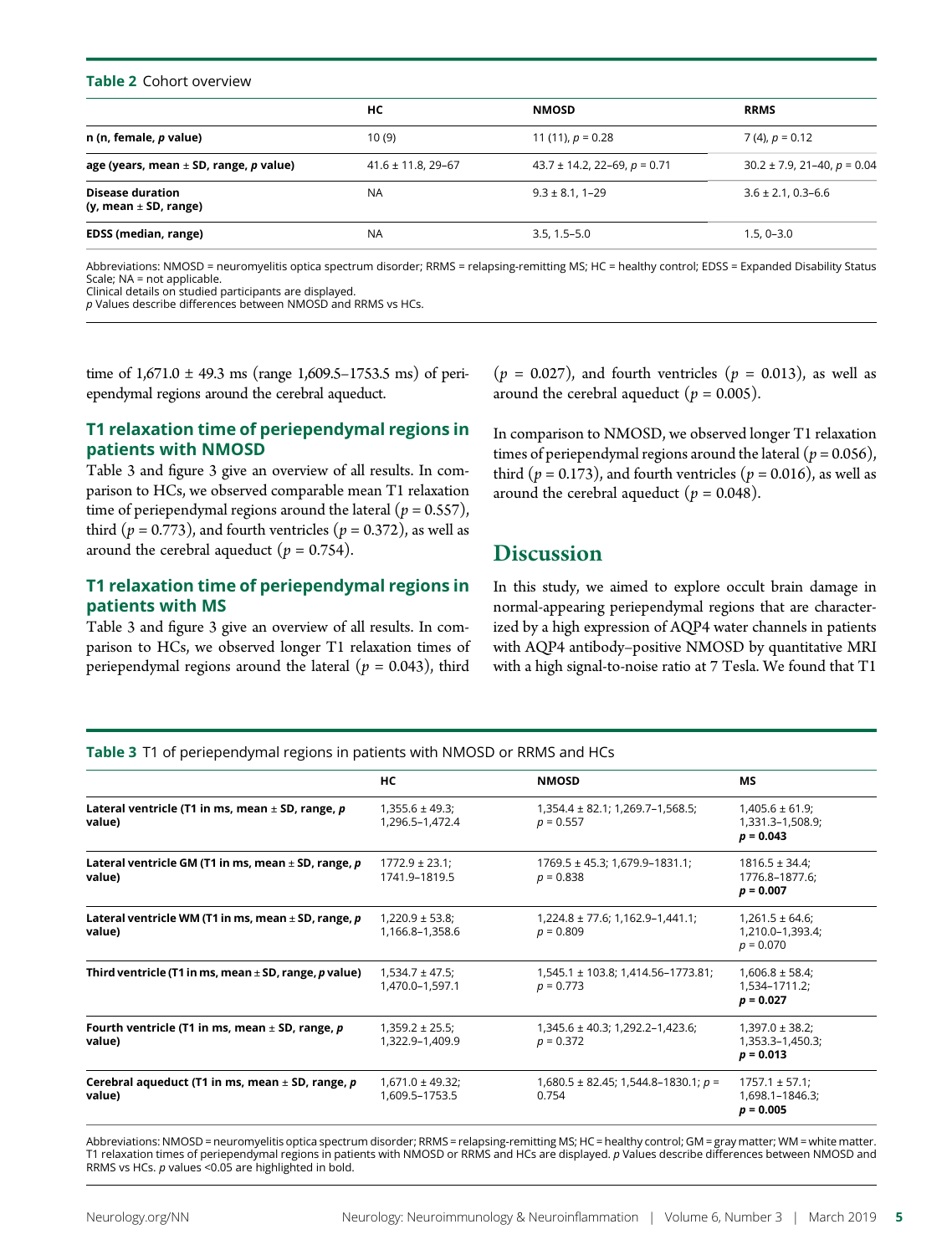



Box plots of mean T1 values within periependymal regions around the lateral ventricles, the third ventricle, the cerebral aqueduct, and the fourth ventricle are displayed.

relaxation times in normal-appearing periependymal regions did not differ between patients with NMOSD and HCs.

The T1 relaxation time is predominantly influenced by structural changes or damage and free protons found in, e.g., inflammatory edema.<sup>19</sup> In other words, both structural damage and edema lead to a prolonged T1 in comparison to healthy brain tissue. By applying quantitative T1 relaxometry at 7 Tesla, one benefits from a substantially increased signal-to-noise ratio and hence increased sensitivity for changes in T1. Thus, T1 relaxation times within the range of those found in HCs argue against the existence of structural damage or edema within the analyzed periependymal regions in patients with AQP4 antibody–positive NMOSD.

Indeed, most previous MRI studies have described no or more focal lesions within the NMOSD brain.<sup>6,8,9,20</sup> Although NMOSD-specific lesions are often found in AQP4-rich periependymal regions of diencephalic structures, the area postrema, the thalamus, the hypothalamus, the corpus callosum, or the periventricular white matter, $6$  there is only little evidence on a more diffuse or occult damage in those regions. $2<sup>1</sup>$ 

Several studies have investigated a diffuse or occult damage within the normal-appearing white matter (NAWM) of patients with NMOSD by applying different MRI techniques.

Proton MR spectroscopy (MRS) is a widely applied method used to assess metabolic alterations and the integrity of axonal and neuronal structures. In NMOSD, normal N-acetylaspartic acid (NAA), creatine, and choline levels were reported within the NAWM, arguing against occult axonal or neuronal damage, inflammation, and gliosis. $22-24$  A recent well-powered MRS study confirmed these findings by reporting normal NAA levels in NMOSD.<sup>25</sup>

Furthermore, diffusion tensor imaging (DTI)—that is sensitive to structural changes—has been performed in NMOSD. DTI data on the NAWM in NMOSD are inconclusive. On the one hand, no DTI abnormalities were reported within brain regions,<sup>26</sup> except for the visual pathway where Wallerian degeneration may occur after optic neuritis.<sup>27,28</sup> Contrarily, other research groups have observed fractional anisotropy changes—a marker of the structural integrity—within the NAWM of patients with NMOSD.<sup>29,30</sup> Such DTI abnormalities were, however, rather mild and not as severe as in patients with MS.<sup>31</sup>

Another technique to analyze a more global brain pathology is structural volumetric imaging. Although some groups reported no<sup>26</sup> or only mild brain volume changes in NMOSD,  $32,33$ others observed white matter volume loss<sup>34</sup> but not cortical gray matter volume loss, which contrast atrophy measures in MS.<sup>35</sup>

Finally, a 7T MRI study on the periventricular venous density in patients with NMOSD did not report changes in venous visibility on highly resolving T2\*w images arguing against a widespread hypometabolism in NMOSD.<sup>36</sup>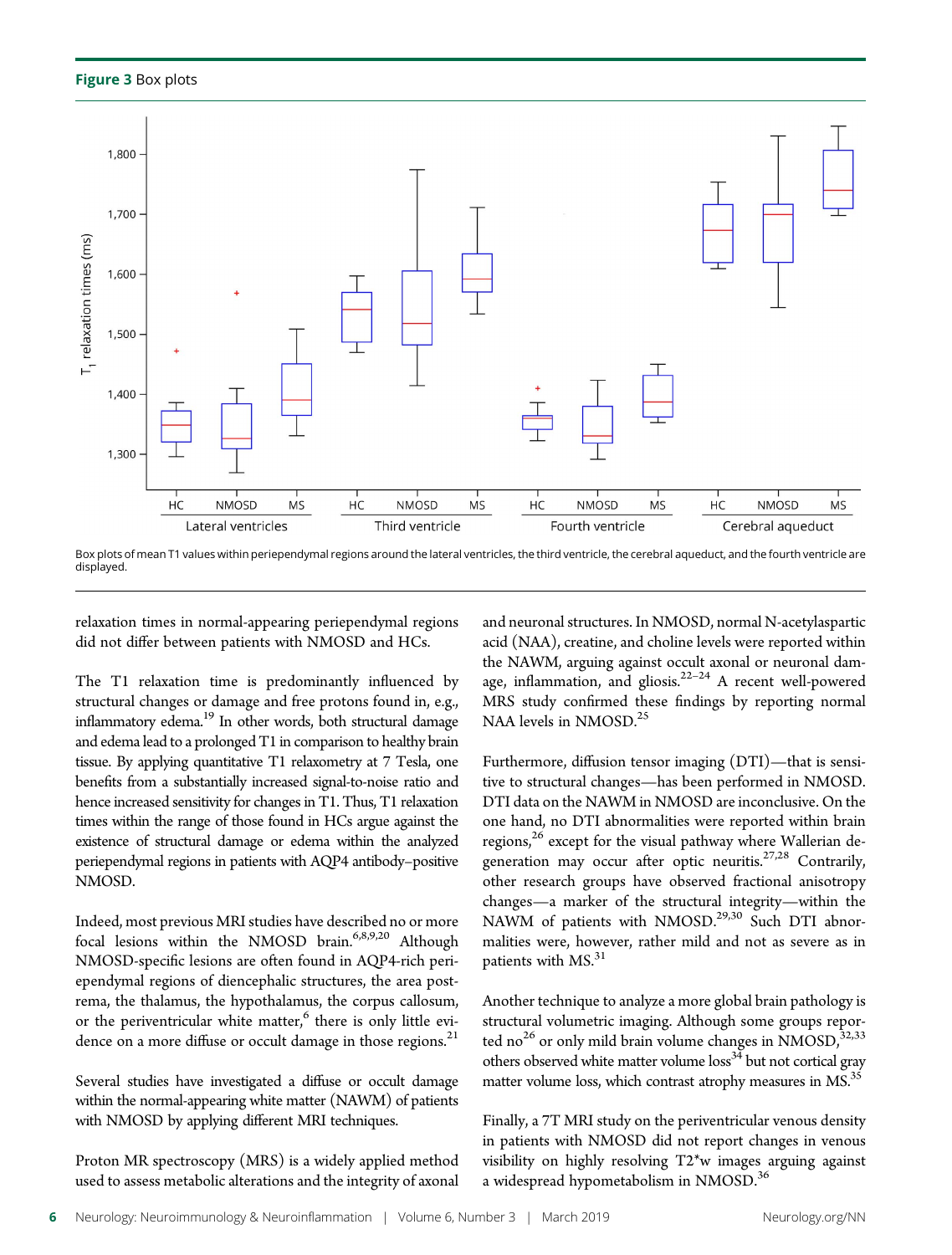All these studies indicate that occult or diffuse brain damage either is absent or only plays a minor role in the pathophysiology of NMOSD, $^{21-31}$  which may result in less brain atrophy in comparison to  $\overrightarrow{MS}^{26,32-35}$  Of note, this assumption is well in line with the clinical presentation of NMOSD.<sup> $2,5$ </sup> The latter is often characterized by a relapsing-remitting or monophasic disease course. A (secondary) progressive disease course is rare in NMOSD.<sup>2,5</sup>

In contrast to NMOSD, we clearly observed prolonged T1 relaxation times in patients with MS, especially within the periependymal thalamus and caudate nuclei. Those results may either reflect diffuse normal-appearing white and gray matter damage in MS as indicated by MRS,<sup>25</sup> DTI,<sup>31</sup> volumetric $37$  or quantitative T1 studies,  $38$  or is caused by small lesions within, e.g., the thalamus that are not obviously seen on conventional MRI.<sup>39</sup>

Our study is not free of limitations. Although all lesion masks and periependymal regions of interest (ROIs) were best visually corrected with high diligence, we cannot exclude minor misclassifications and partial volume effects. Periependymal ROIs were, however, created with a 1-mm "security" distance around the ventricles. Thus, partial volume effects should not have a relevant effect on this work. In addition, the number of analyzed patients with MS was relatively low.

Our findings of normal T1 relaxation times in normalappearing lesion-free periependymal regions of patients with NMOSD argue against a severe diffuse or occult brain damage even in AQP4-rich brain regions, which is well in line with the literature, the clinical phenotype of NMOSD, and in contrast to MS. Future work needs to ask, what pathophysiologic processes exactly drive lesion formation in AQP4 antibody– positive human NMOSD.<sup>40</sup>

#### Study funding

This study was supported by the Guthy-Jackson Charitable Foundation and Deutsche Forschungsgemeinschaft (DFG Exc 257).

#### **Disclosure**

B. Pasquier received travel funding from the ECTRIMS. N. Borisow and L. Rasche report no disclosures. J. Bellmann-Strobl received speaker honoraria and travel funding from Bayer, Sanofi-Aventis/Genzyme, Merck, and Teva. K. Ruprecht served on the scientific advisory boards of Sanofi-Aventis/Genzyme, Novartis, and Roche; received travel funding and/or speaker honoraria from Bayer, Biogen, Merck Serono, Sanofi-Aventis/Genzyme, Teva, Novartis, and Guthy-Jackson Charitable Foundation; served as academic editor of PLoS One; received publishing royalties from Elsevier; received research support from Novartis, Merck Serono, and German Ministry of Education and Research. T. Niendorf received travel funding from Siemens; served as guest editor for MR Materials in Physics,

Biology and Medicine; is founder and CEO of MRI Tools; and received research support from Siemens. T.J. Derfuss served on the scientific advisory boards of Biogen, Novartis, Genzyme, Merck, Bayer, Octapharma, GeNeuro, Roche, Actelion, and Celgene; received travel and speaker honoraria from Bayer, Biogen, Merck, Novartis, Genzyme, and Roche; is a member of the editorial board of PLoS ONE; is a member of the steering committee of Mitsubishi Pharma and GeNeuro; is on the speaker bureau of Biogen, Novartis, and Merck; is on the executive board of ECTRIMS; and received research support from Novartis, Biogen, Swiss National Foundation, and Swiss MS Society; his spouse is an employee and holds stock options in Novartis. J. Wuerfel served on the scientific advisory boards of Novartis, Biogen, Genzyme, Teva, and Roche; received travel funding and/or speaker honoraria from Novartis, Bayer, and Biogen; has been employed as CEO at MIAC AG; and received research support from the German Ministry of Education and Research and German Ministry of Economy. F. Paul served on the scientific advisory boards of Novartis and MedImmune; received travel funding and/or speaker honoraria from Bayer, Novartis, Biogen, Teva, Sanofi-Aventis/Genzyme, Merck Serono, Alexion, Chugai, MedImmune, and Shire; is an associate editor of Neurology: Neuroimmunology & Neuroinflammation; is an academic editor of PLoS ONE; consulted for Sanofi Genzyme, Biogen, MedImmune, Shire, and Alexion; received research support from Bayer, Novartis, Biogen, Teva, Sanofi-Aventis/Geynzme, Alexion, and Merck Serono; and received research support from the German Research Council, Werth Stiftung of the City of Cologne, German Ministry of Education and Research, Arthur Arnstein Stiftung Berlin, EU FP7 Framework Program, Arthur Arnstein Foundation Berlin, Guthy-Jackson Charitable Foundation, and NMSS. T. Sinnecker received travel funding and/or speaker honoraria from Actelion, Roche, and Biogen and has been employed by MIAC. Go to [Neurology.org/NN](http://nn.neurology.org/content/6/2/e541/tab-article-info) for full disclosures.

#### Publication history

Received by Neurology: Neuroimmunology & Neuroinflammation September 4, 2018. Accepted in final form November 26, 2018.

#### Appendix Author contributions

| Name                        | Location                                                              | Role   | Contribution                                                                                          |
|-----------------------------|-----------------------------------------------------------------------|--------|-------------------------------------------------------------------------------------------------------|
| <b>Baptiste</b><br>Pasquier | University Hospital and<br>University of Basel, Basel,<br>Switzerland | Author | Analyzed and<br>interpreted the data,<br>drafted the<br>manuscript, and<br>revised the<br>manuscript  |
| Nadja<br><b>Borisow, MD</b> | Charité-Universitätsmedizin<br>Berlin, Berlin, Germany                | Author | Major role in the<br>acquisition of data<br>and revised the<br>manuscript for<br>intellectual content |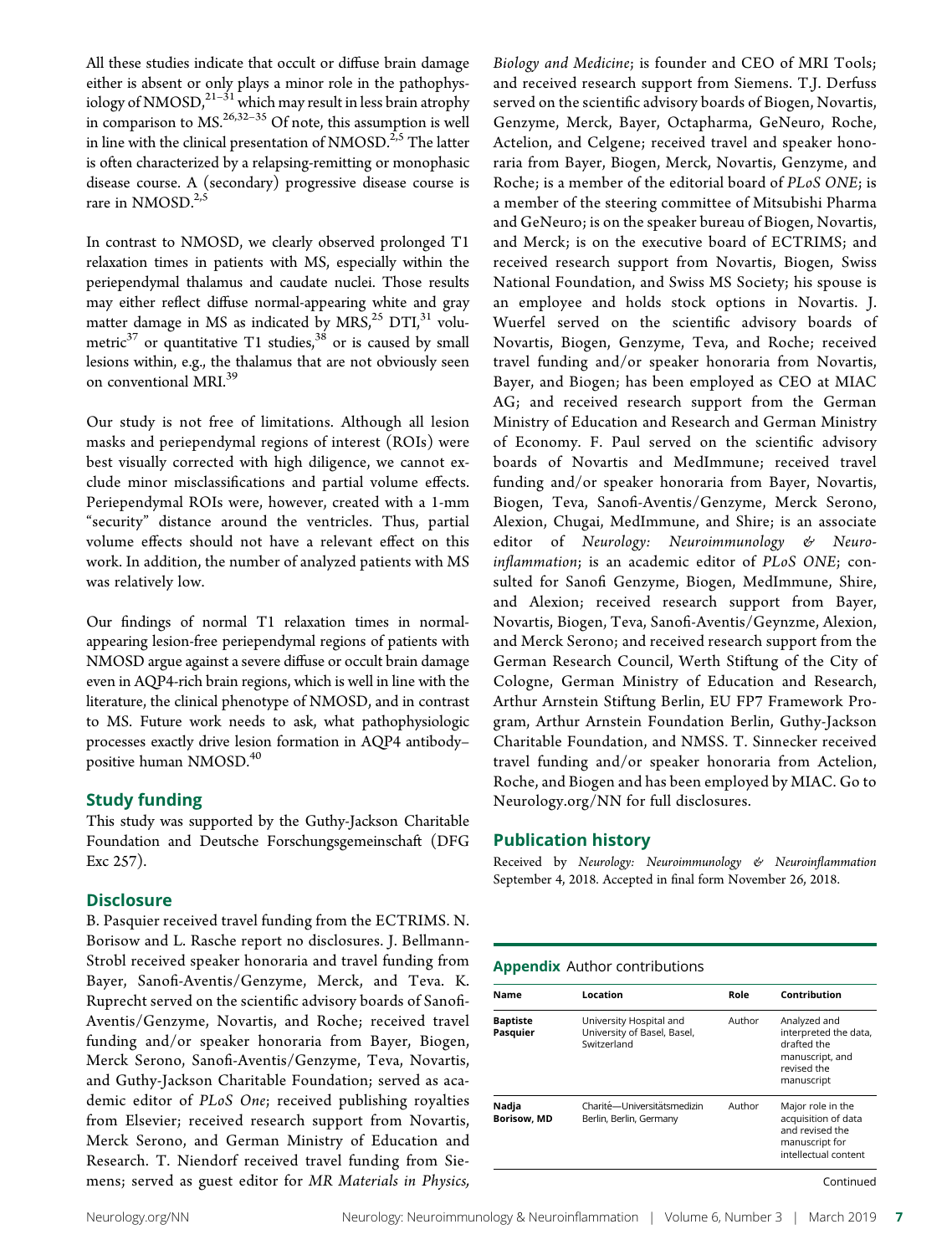| <b>Appendix</b> (continued)       |                                                                                                   |        |                                                                                                                                                                                                            |
|-----------------------------------|---------------------------------------------------------------------------------------------------|--------|------------------------------------------------------------------------------------------------------------------------------------------------------------------------------------------------------------|
| Name                              | Location                                                                                          | Role   | Contribution                                                                                                                                                                                               |
| Ludwig<br>Rasche, MD              | Charité—Universitätsmedizin<br>Berlin, Berlin, Germany                                            | Author | Major role in the<br>acquisition of data<br>and revised the<br>manuscript for<br>intellectual content                                                                                                      |
| Judith<br>Bellmann-<br>Strobl, MD | Charité—Universitätsmedizin<br>Berlin, Berlin, Germany                                            | Author | Major role in the<br>acquisition of data<br>and revised the<br>manuscript for<br>intellectual content                                                                                                      |
| Klemens<br>Ruprecht, MD           | Charité-Universitätsmedizin<br>Berlin, Berlin, Germany                                            | Author | Acquisition of data,<br>designed and<br>conceptualized the<br>study, and revised the<br>manuscript for<br>intellectual content                                                                             |
| Thoralf<br>Niendorf, MD,<br>PHD   | Max Delbrück Center for<br>Molecular Medicine in the<br>Helmholtz Association,<br>Berlin, Germany | Author | Designed and<br>conceptualized the<br>study and revised the<br>manuscript for<br>intellectual content                                                                                                      |
| Tobias J.<br>Derfuss, MD          | University Hospital and<br>University of Basel, Basel,<br>Switzerland                             | Author | Designed and<br>conceptualized the<br>study and revised the<br>manuscript for<br>intellectual content                                                                                                      |
| Jens Wuerfel,<br>ΜD               | Medical Image Analysis<br>Center AG, Basel,<br>Switzerland                                        | Author | Major role in the<br>acquisition of data,<br>interpreted the data,<br>designed and<br>conceptualized the<br>study, and revised the<br>manuscript for<br>intellectual content                               |
| Friedemann<br>Paul, MD            | Charité—Universitätsmedizin<br>Berlin, Berlin, Germany                                            | Author | Major role in the<br>acquisition of data,<br>interpreted the data,<br>designed and<br>conceptualized the<br>study, and revised the<br>manuscript for<br>intellectual content                               |
| Tim<br>Sinnecker,<br><b>MD</b>    | University Hospital and<br>University of Basel, Basel,<br>Switzerland                             | Author | Major role in the<br>acquisition of data,<br>interpreted the data,<br>designed and<br>conceptualized the<br>study, drafted the<br>manuscript, and<br>revised the<br>manuscript for<br>intellectual content |

#### References

- 1. Wingerchuk DM, Banwell B, Bennett JL, et al. International consensus diagnostic criteria for neuromyelitis optica spectrum disorders. Neurology 2015;85:177–189.
- Jarius S, Wildemann B, Paul F. Neuromyelitis optica: clinical features, immunopathogenesis and treatment. Clin Exp Immunol 2014;176:149–164.
- 3. Papadopoulos MC, Verkman AS. Aquaporin water channels in the nervous system. Nat Rev Neurosci 2013;14:265–277.
- 4. Jarius S, Paul F, Franciotta D, et al. Mechanisms of disease: aquaporin-4 antibodies in neuromyelitis optica. Nat Clin Pract Neurol 2008;4:202–214.
- 5. Jarius S, Ruprecht K, Wildemann B, et al. Contrasting disease patterns in seropositive and seronegative neuromyelitis optica: a multicentre study of 175 patients. J Neuroinflammation 2012;9:14.
- 6. Kim HJ, Paul F, Lana-Peixoto MA, et al. MRI characteristics of neuromyelitis optica spectrum disorder: an international update. Neurology 2015;84:1165–1173.
- 7. Oertel FC, Kuchling J, Zimmermann H, et al. Microstructural visual system changes in AQP4-antibody-seropositive NMOSD. Neurol Neuroimmunol Neuroinflamm 2017; 4:e334. [doi: 10.1212/NXI.0000000000000541.](http://nn.neurology.org/content/4/3/e334/tab-article-info)
- 8. Popescu BFG, Lennon VA, Parisi JE, et al. Neuromyelitis optica unique area postrema lesions: nausea, vomiting, and pathogenic implications. Neurology 2011;76:1229–1237.
- 9. Pittock SJ, Weinshenker BG, Lucchinetti CF, Wingerchuk DM, Corboy JR, Lennon VA. Neuromyelitis optica brain lesions localized at sites of high aquaporin 4 expression. Arch Neurol 2006;63:964–968.
- 10. Pittock SJ, Lennon VA, Krecke K, Wingerchuk DM, Lucchinetti CF, Weinshenker BG. Brain abnormalities in neuromyelitis optica. Arch Neurol 2006;63:390–396.
- 11. Trebst C, Jarius S, Berthele A, et al. Update on the diagnosis and treatment of neuromyelitis optica: recommendations of the neuromyelitis optica study group (NEMOS). J Neurol 2014;261:1–16.
- 12. Wingerchuk DM, Lennon VA, Pittock SJ, Lucchinetti CF, Weinshenker BG. Revised diagnostic criteria for neuromyelitis optica. Neurology 2006;66:1485–1489.
- 13. Kuchling J, Brandt AU, Paul F, Scheel M. Diffusion tensor imaging for multilevel assessment of the visual pathway: possibilities for personalized outcome prediction in autoimmune disorders of the central nervous system. EPMA J 2017;8:279–294.
- 14. Sinnecker T, Mittelstaedt P, Dörr J, et al. Multiple sclerosis lesions and irreversible brain tissue damage: a comparative ultrahigh-field strength magnetic resonance imaging study. Arch Neurol 2012;69:739–745.
- 15. Kalluri SR, Illes Z, Srivastava R, et al. Quantification and functional characterization of antibodies to native aquaporin 4 in neuromyelitis optica. Arch Neurol 2010;67:1201–1208.
- 16. Jarius S, Probst C, Borowski K, et al. Standardized method for the detection of antibodies to aquaporin-4 based on a highly sensitive immunofluorescence assay employing recombinant target antigen. J Neurol Sci 2010;291:52–56.
- 17. Waters P, Reindl M, Saiz A, et al. Multicentre comparison of a diagnostic assay: aquaporin-4 antibodies in neuromyelitis optica. J Neurol Neurosurg Psychiatry 2016; 87:1005–1015.
- 18. Marques JP, Kober T, Krueger G, van der Zwaag W, Van de Moortele PF, Gruetter R. MP2RAGE, a self bias-field corrected sequence for improved segmentation and T1 mapping at high field. Neuroimage 2010;49:1271–1281.
- 19. Sinnecker T, Granziera C, Wuerfel J, Schlaeger R. Future brain and spinal cord volumetric imaging in the clinic for monitoring treatment response in MS. Curr Treat Options Neurol 2018;20:17.
- 20. Jarius S, Ruprecht K, Kleiter I, et al. MOG-IgG in NMO and related disorders: a multicenter study of 50 patients. Part 2: epidemiology, clinical presentation, radiological and laboratory features, treatment responses, and long-term outcome. J Neuroinflammation 2016;13:280.
- 21. Kremer S, Renard F, Achard S, et al. Use of advanced magnetic resonance imaging techniques in neuromyelitis optica spectrum disorder. JAMA Neurol 2015;72:815–822.
- 22. Aboul-Enein F, Krssák M, Höftberger R, Prayer D, Kristoferitsch W. Diffuse white matter damage is absent in neuromyelitis optica. AJNR Am J Neuroradiol 2010;31:76–79.
- 23. Bichuetti DB, Rivero RL, de Oliveira EM, et al. White matter spectroscopy in neuromyelitis optica: a case control study. J Neurol 2008;255:1895–1899.
- 24. de Seze J, Blanc F, Kremer S, et al. Magnetic resonance spectroscopy evaluation in patients with neuromyelitis optica. J Neurol Neurosurg Psychiatry 2010;81: 409–411.
- 25. Duan Y, Liu Z, Liu Y, et al. Metabolic changes in normal-appearing white matter in patients with neuromyelitis optica and multiple sclerosis: a comparative magnetic resonance spectroscopy study. Acta Radiol 2017;58:1132–1137.
- 26. Finke C, Heine J, Pache F, et al. Normal volumes and microstructural integrity of deep gray matter structures in AQP4+ NMOSD. Neurol Neuroimmunol Neuroinflamm 2016;3:e229. [doi: 10.1212/NXI.0000000000000541](http://nn.neurology.org/content/3/3/e229/tab-article-info).
- 27. Pache F, Zimmermann H, Finke C, et al. Brain parenchymal damage in neuromyelitis optica spectrum disorder—a multimodal MRI study. Eur Radiol 2016;26:4413–4422.
- 28. Kuchling J, Backner Y, Oertel FC, et al. Comparison of probabilistic tractography and tract-based spatial statistics for assessing optic radiation damage in patients with autoimmune inflammatory disorders of the central nervous system. Neuroimage Clin 2018;19:538–550.
- 29. Kimura MCG, Doring TM, Rueda FC, Tukamoto G, Gasparetto EL. In vivo assessment of white matter damage in neuromyelitis optica: a diffusion tensor and diffusion kurtosis MR imaging study. J Neurol Sci 2014;345:172–175.
- 30. Liu Y, Duan Y, He Y, et al. A tract-based diffusion study of cerebral white matter in neuromyelitis optica reveals widespread pathological alterations. Mult Scler 2012;18:1013–1021.
- 31. Kim SH, Kwak K, Hyun JW, et al. Diffusion tensor imaging of normal-appearing white matter in patients with neuromyelitis optica spectrum disorder and multiple sclerosis. Eur J Neurol 2017;24:966–973.
- 32. Liu Y, Wang J, Daams M, et al. Differential patterns of spinal cord and brain atrophy in NMO and MS. Neurology 2015;84:1465–1472.
- 33. Hyun JW, Park G, Kwak K, et al. Deep gray matter atrophy in neuromyelitis optica spectrum disorder and multiple sclerosis. Eur J Neurol 2017;24:437–445.
- 34. Blanc F, Noblet V, Jung B, et al. White matter atrophy and cognitive dysfunctions in neuromyelitis optica. PLoS One 2012;7:e33878.
- 35. Chanson JB, Lamy J, Rousseau F, et al. White matter volume is decreased in the brain of patients with neuromyelitis optica. Eur J Neurol 2013;20:361–367.
- 36. Schumacher S, Pache F, Bellmann-Strobl J, et al. Neuromyelitis optica does not impact periventricular venous density versus healthy controls: a 7.0 Tesla MRI clinical study. MAGMA 2016;29:535–541.
- 37. Solomon AJ, Watts R, Dewey BE, Reich DS. MRI evaluation of thalamic volume differentiates MS from common mimics. Neurol Neuroimmunol Neuroinflamm 2017;4:e387. [doi: 10.1212/NXI.0000000000000541](http://nn.neurology.org/content/4/5/e387/tab-article-info).
- Vrenken H, Geurts JJG, Knol DL, et al. Whole-brain T1 mapping in multiple sclerosis: global changes of normal-appearing gray and white matter. Radiology 2006;240: 811–820.
- 39. Harrison DM, Oh J, Roy S, et al. Thalamic lesions in multiple sclerosis by 7T MRI: clinical implications and relationship to cortical pathology. Mult Scler 2015;21: 1139–1150.
- 40. Takeshita Y, Obermeier B, Cotleur AC, et al. Effects of neuromyelitis optica–IgG at the blood–brain barrier in vitro. Neurol Neuroimmunol Neuroinflamm 2016;4:e311. [doi: 10.1212/NXI.0000000000000541](http://nn.neurology.org/content/4/1/e311/tab-article-info).